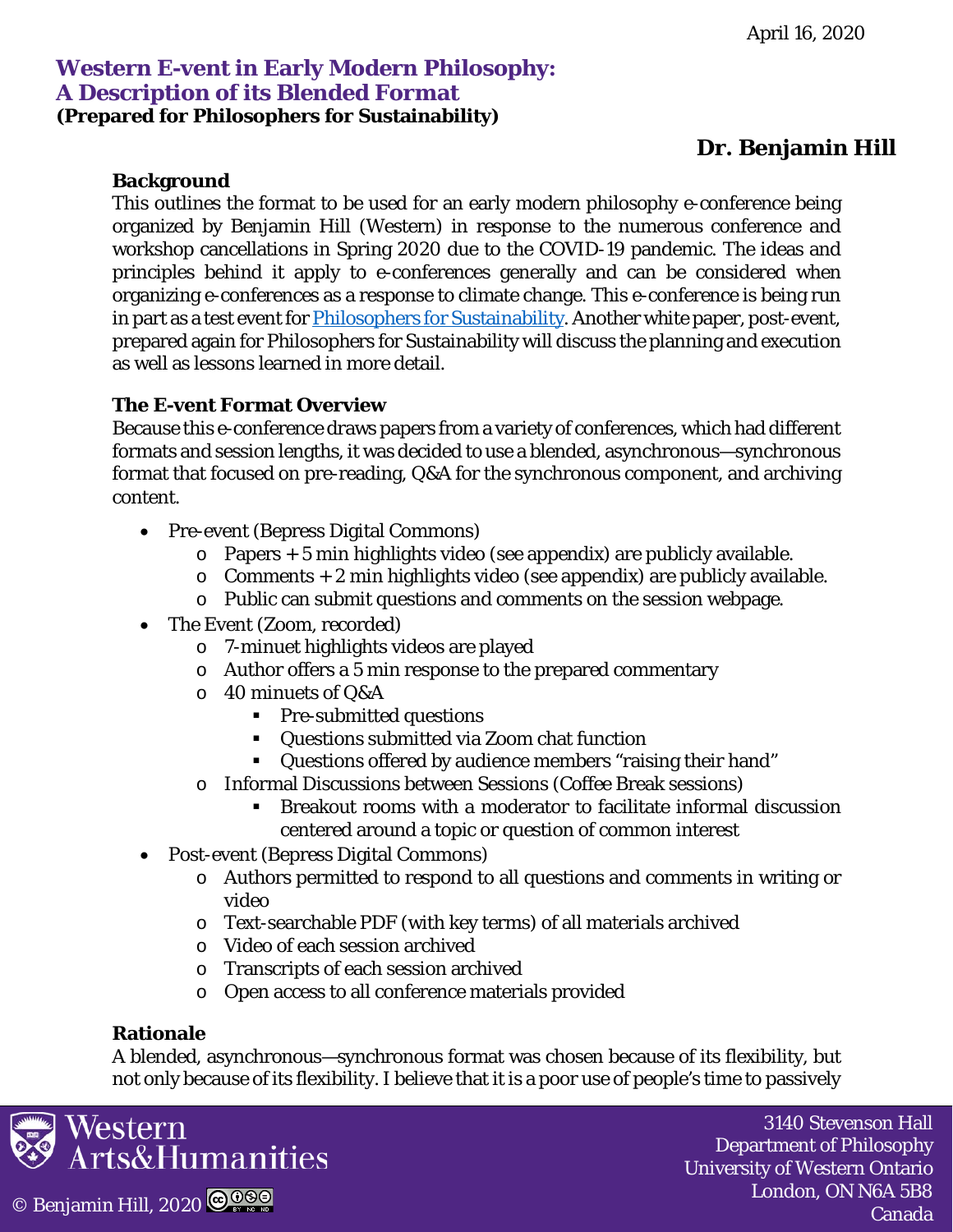# **Dr. Benjamin Hill**

watch someone reading a prepared paper and that the synchronous session should be devoted as much as possible to moderated, community interaction. Hence the idea of making papers available for pre-reading and allowing for the pre-event submission of questions from the public.

The highlights videos are a solution to the anticipated problem of audience members not pre-reading papers. The aim of the videos is to provide a condensed overview and outline of the paper and the commentator's critiques. Authors can simply talk through their papers or can make use of resources to present their materials in video format. See the appendix for additional details about the highlights videos and some examples. The videos will be played at the beginning of each session. Audience members who did not pre-read the papers can have enough of an overview to follow the Q&A and audience members who did pre-read the papers can enjoy a brief reminder of each just before the Q&A. The videos also allow some people to take a bit longer of a break between sessions, if they wish.

The informal discussion sessions allow for spontaneous interactions between participants and for the possibility of an extended break for participants wishing to skip them. The offered topic or question is there to provide some focus and structure to the breakout session. Topics which I am considering include:

- Why is it important that philosophers study the history of philosophy (is it?) and why should we continue to teach it? Why should programs continue to have history of philosophy courses as degree requirements?
- Do students struggle with or resist Spinoza's geometric style of exposition, and if so how do you get them past it?
- What skills and capacities do you think the next generation of early modern historians of philosophy most need to advance the field?
- Do you talk about race and colonialism when teaching  $18<sup>th</sup>$  century philosophy, and if so how do you approach it?
- How can a graduate specialization in the history of early modern philosophy be effectively presented when applying for non-academic employment?

I am avoiding conversations about interpretations and steering the discussion to teaching and mentoring or professional issues.

The asynchronous format allows us to continue presenting content even after the event occurs. (People who "follow" the sessions can receive notifications when contents are added or updated.) I consider the possibility for more extensive and reflective engagement with the questions and comments an added value to the e-conference format. By offering authors the opportunity to respond to questions and comments in writing after the event, authors can be more fulsome and even include references and links and

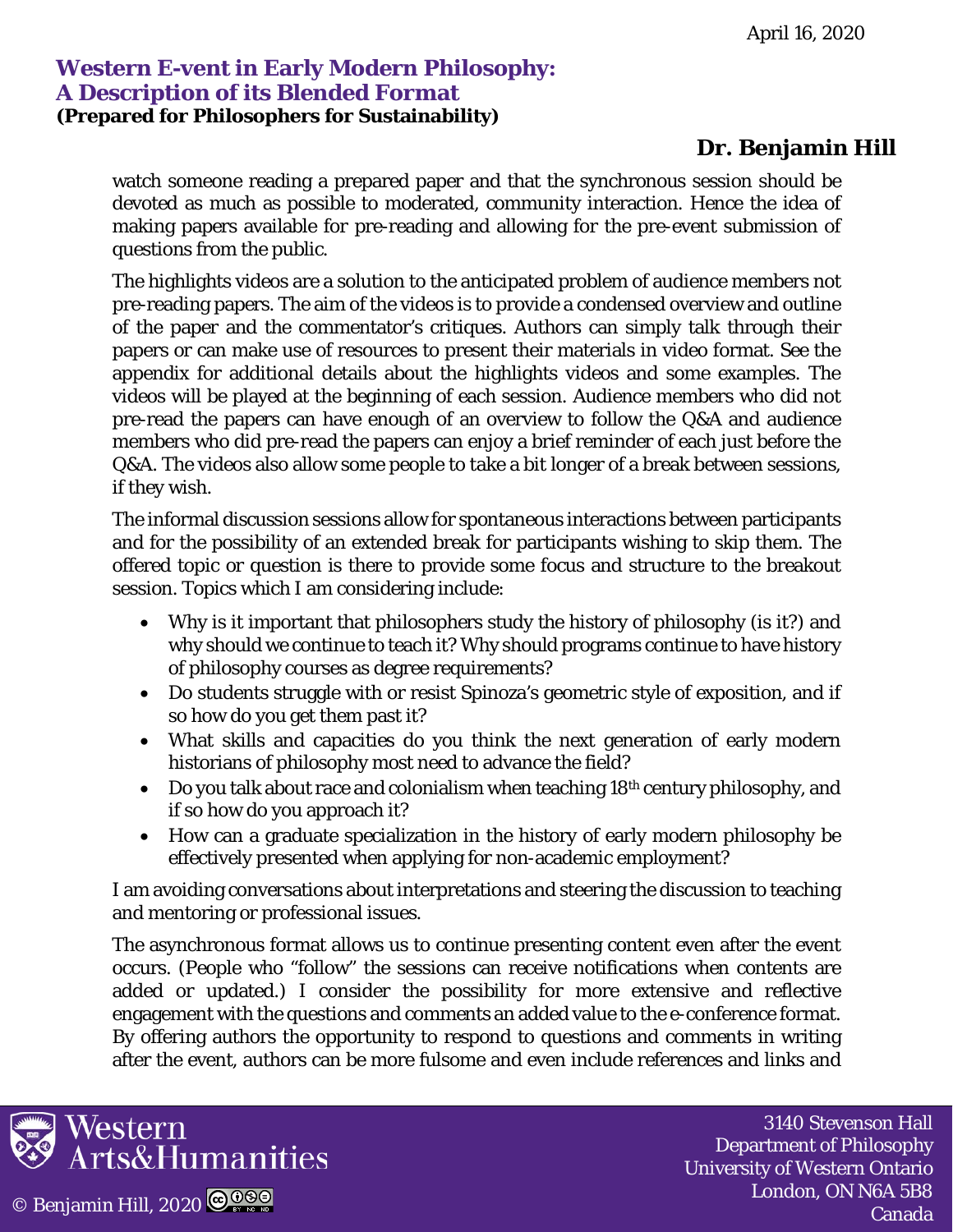# **Dr. Benjamin Hill**

audience members can benefit from more considered answers as well as answers to questions that there was not sufficient time to address in the synchronous Q&A.

It is important to me that the event be properly archived and made openly accessible. To my mind, one of the most significant disadvantages of traditional conference formats are their spatial and temporal limitations, which constrain the reach, utility, and significance of the knowledge transfer. As a historian and scholar, I am especially sensitive to the importance of maintaining a record documenting these important contributions to scholarship and the ongoing philosophical discussions that collectively constitute philosophy. (Who wouldn't want a record and transcript of Locke's famous meeting with five or six friends in his chambers "discoursing on a Subj'ct very remote from" the *Essay* that started Locke on his epistemological project?) I would not want to expend the kinds of efforts needed to organize an e-conference unless the materials were to be properly archived for posterity. Making them openly available is also personally and professionally important to me. In part, this is an issue of fairness or justice: knowledge should not be housed behind paywalls or restricted to subscriber and account holders. I believe that all people regardless of personal or professional employment, institutional location or affiliation, or personal circumstances should have access to the materials. This is also an issue of convenience: some people have obligations that do not permit them to participate in the synchronous sessions and yet wish to benefit from, or even be involved in the event. Even if a person were not able to attend the synchronous session, she could submit a question ahead of time, review the video or transcript to see how it was addressed in the synchronous session, and even review the author's post-event answers for more a more detailed response. Expanding participation thus is an important desideratum for me. I also believe that making transcriptions available, editing the video to include close captioning and bookmarking, and adding key terms to the sessions will also increase the visibility and utility of the material for authors and users alike. Making these materials openly accessible is how I can best facilitate all that.

#### **Technology**

The conference website and archiving is being hosted by [Western Libraries](https://www.lib.uwo.ca/) in their Bepress Digital Commons repository entitled [Scholarship@Western.](https://ir.lib.uwo.ca/) This is a service provided by Western Libraries, whom I am very thankful to work with on this.

I intend to use Zoom meetings for the synchronous sessions because of its ease and ubiquity. I do not believe the event needs to be presented as a webinar and I do not expect to exceed the number of attendees Western's Zoom license permits, so I do not anticipate added costs for using Zoom. I am sensitive to the security issues that have recently been brought forward regarding Zoom and appropriate security protocols will be put into place for the sessions. Balancing the desire for an open, accessible event with the security necessary to avoid zoombombers, trolls, and academic bullies is my primary goal. I intend to require pre-registration and a password to access the sessions, but not restrict the

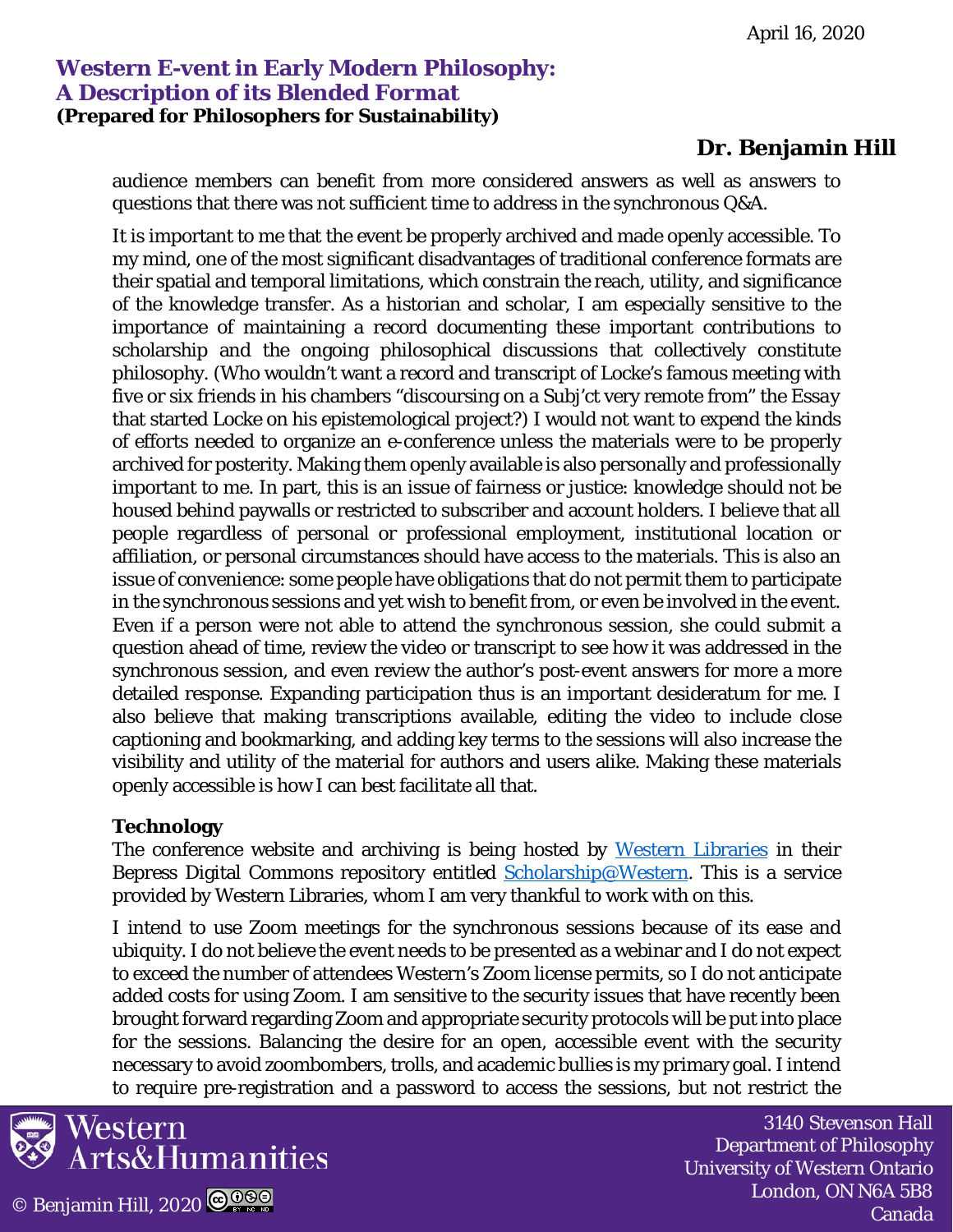# **Dr. Benjamin Hill**

session to authenticated profiles. A staff member (graduate student) whose role is dedicated to monitoring and moderating professional behavior during the sessions will be assigned. He will control participants' mute buttons and remove disruptive participants. No issues are expected, and it is hoped that none occur, but we will be prepared in case any do so.

At this time, no decision has been made regarding video/audio editing and transcription software. The [OpenShot Video Editor](https://www.openshot.org/) (open-source) has been used to edit the sample highlights video and is our current leading candidate to edit the videos for the conference. I have not yet compared [Zoom automatic transcriptions](https://support.zoom.us/hc/en-us/articles/115004794983-Automatically-Transcribe-Cloud-Recordings-) with [Otter.ai](https://otter.ai/) integrated with Zoom, but that will be our first exploration. I'm not sure about being able to offer live close captioning during the Zoom sessions, but it will be investigated. A staff member (high school student volunteer) is my tech support person, who will be doing the video/audio editing, managing the transcriptions, and compiling the pdfs of the text material. These matters will be discussed more fully in the white paper (in preparation) associated with this e-conference that will be released after the event.

#### **Budget and In-Kind Support**

**Budget:** I have no budget for this event. None has been requested, given the short timeframe for bringing it together. At this point, the only anticipated expenses are for [Otter.ai premium](https://otter.ai/pricing) (USD\$9.99 monthly or USD\$8.33/month paid annually, not include the 50% educational discount) and small thank-you gifts for the two staff members (CAD\$200). I will pay these expenses out of my own pocket.

#### **Personnel:**

- Host and Session Moderator: Graduate student provided by [Western Philosophy](https://www.uwo.ca/philosophy/) as part of its Summer Graduate Research Assistant program. 40 hours of labor as in-kind support. Duties will include introducing synchronous sessions, moderating the chat and asking questions submitted via chat and prior to the event, controlling audience microphones and screensharing, removing unruly participants, etc. The GRA will also be charged with running the pre-vent "test session" for participants. The GRA will also be charged with compiling the questions/comments submitted by the public pre-event for each session.
- Technology Support Volunteer: High school student volunteer interested in learning more about technologies and website building. Duties include uploading materials and information to the Bepress Digital Commons website, video/audio editing, managing the transcription services, and creating pdfs and posting them to the website.

**Bepress Digital Commons Website:** Access to Bepress and their Digital Commons is provided b[y Western Libraries](https://www.lib.uwo.ca/) as part of their scholarly mission and all costs are covered by their subscription. This includes the website design, the archiving of materials, and the server space.

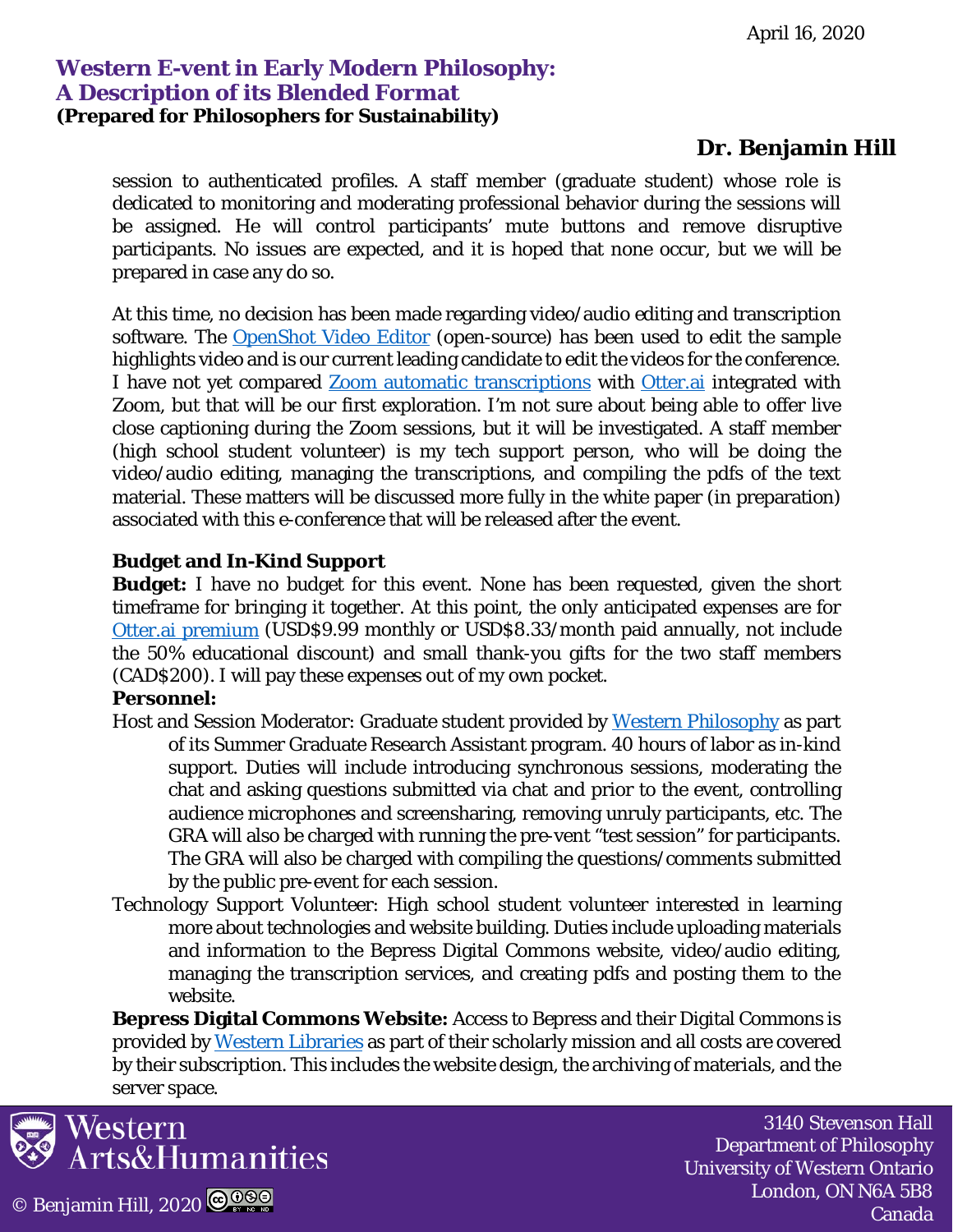# **Dr. Benjamin Hill**

**Zoom:** The use of Zoom will be covered by [Western University's](https://www.uwo.ca/) institutional license.

#### **E-Poster Presentations Add-on**

At this point, I have not yet decided whether to offer this option simply because I am not sure I want to take on the additional work of soliciting and organizing such presentations. These would be solicited via a call for submissions and vetted only by me. The poster-style format seems to me to be ideally suited to graduate students and new PhDs showcasing their thesis research or for researchers to provide updates on research, editing, or translation projects. It is a lower-stakes form of participation that can nonetheless yield some visibility for scholars entering the field.

• 5-slide (7 min max) Recorded PowerPoint Slideshow (presented asynchronously)

These would be made available pre-event and the public would be encouraged to view and leave questions and comments. Whether there is a synchronous session, and how it is handled, would depend on the number of submissions. If there are a substantial number of submissions, there would be no synchronous session during the conference. Options for synchronous sessions might include:

- 1. Simply screen the PowerPoints as videos during a breakout session (4 posters = 30 min) with no possibility to engage authors
- 2. Open several contemporaneous breakout rooms where audience members can engage with 2-4 authors for unmoderated questions and discussions
- 3. Allow authors a set number of minutes during a session to address questions and comments submitted by the public prior to the event with no opportunity for additional Q&A

I am uncomfortable with the idea of having a session where the audience is allowed to have a Q&A with a group of e-poster authors because worry about unequal amounts of time and attention being distributed among the e-posters, even when the group is limited as in option 2 above; I do not wish to have someone committing to participating and feeling that they or their work were slighted or overshadowed in a session by another's. Worse would be to have single-author breakout rooms and no one showing up to discuss someone's e-poster presentation. Since this is a new format and I am unaware of past experience to guide judgments about how to expect the dynamics of these e-poster sessions to go, I am cautious about how to set up a synchronous session for e-poster presentations.